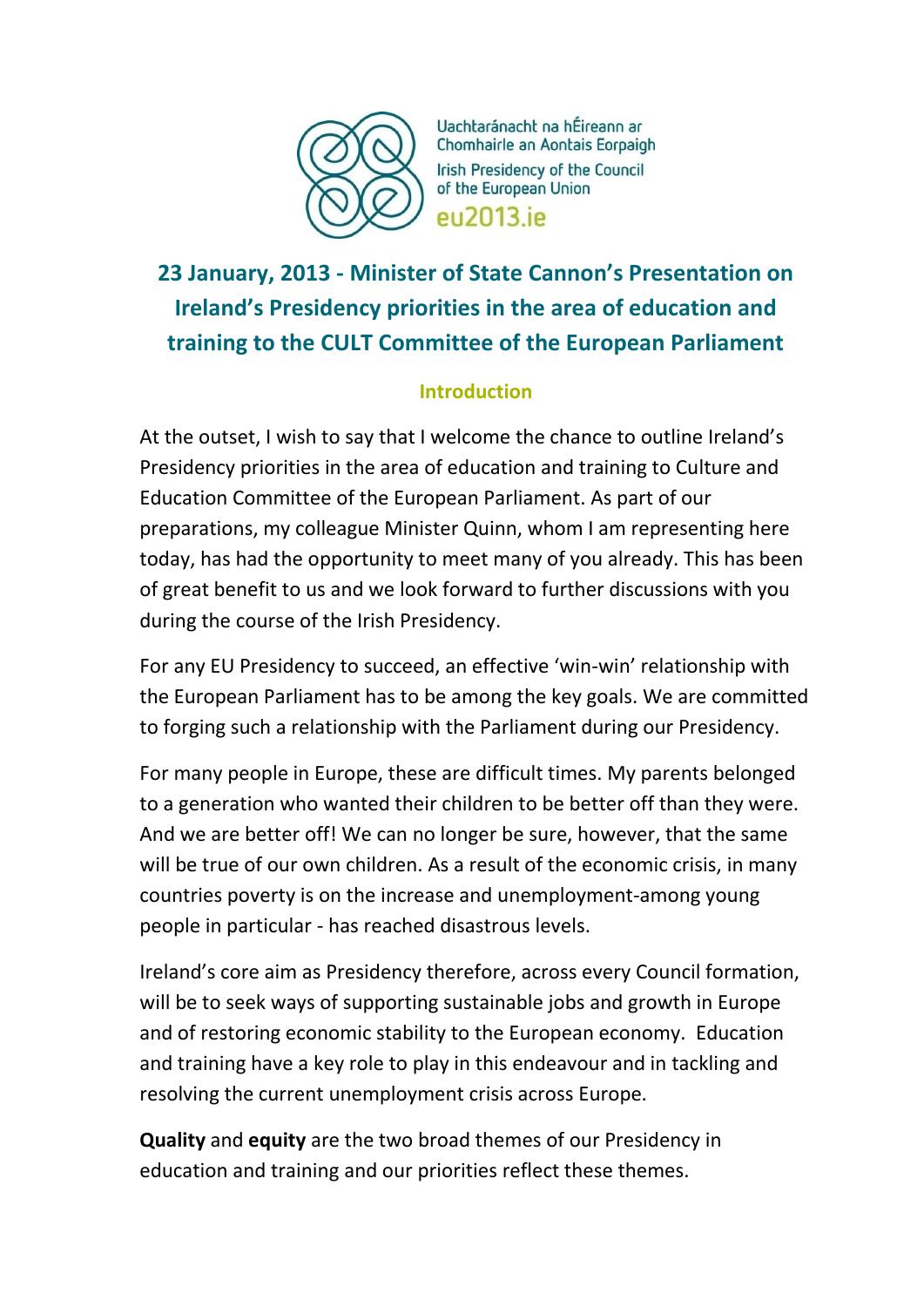Intensive preparations on our Presidency programme and calendar of events have been underway for some time.

Primarily, we aim to reach agreement with the Parliament on the new EU programme for education, training, youth and sport. We also intend to focus on:

- A response to the Commission's 2013 Annual Growth Survey and Communication on Rethinking Education, including enhancing the role of education and training within the EU 2020 process;

- The social dimension of higher education;

- Teacher education, and;

- Qualifications.

# **New Integrated Programme in the area of education, training, youth and sport**

A key objective of the Irish Presidency in the field of education and training will clearly be to reach agreement with the European Parliament on the proposal for a new integrated programme in the areas of education, training, youth and sport.

In May last year, EU education ministers agreed a partial general approach on the Commission proposal. Whilst maintaining the overall architecture of the draft regulation, ministers proposed - amongst other things - to ensure greater visibility for youth by including a separate chapter and budget allocation, to ensure minimum spending levels for each of the sectors represented in the programme and to provide for a more flexible approach to implementation, particularly at the level of the National Agencies.

Following the vote which took place in this Committee on 27 November last year, we now know the Parliament's views on the proposal. Accordingly, the Irish Presidency will shortly be seeking a mandate from Coreper to participate in negotiations with the European Parliament's rapporteur, Mrs Pack, and with representatives of the Commission, with a view to securing an agreement between our respective institutions on this important proposal at the earliest opportunity.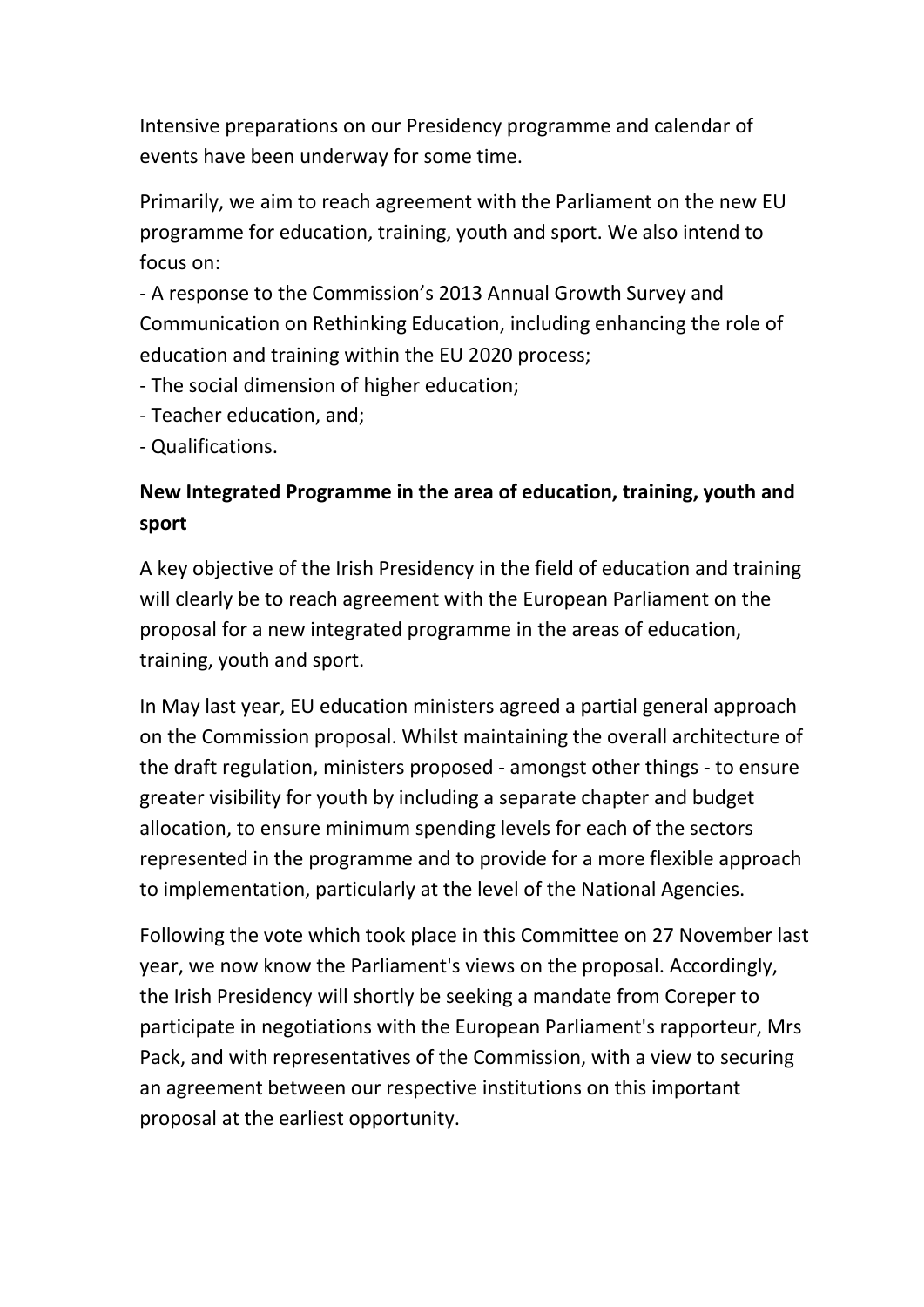Of course, we have divergent views on some aspects of the proposal. However, it is also fair to say that there is considerable common ground between the views expressed in Parliament and in Council on this dossier. Given the climate of close cooperation and collaboration which successive Presidencies have enjoyed with the rapporteur and her team, I believe it is not unreasonable to think that - once the final budget for the programme is known -an overall agreement between us can be reached fairly rapidly.

If so, then preparations can begin in good time to enable the Programme to enter into force, as scheduled, on 1 January 2014. This would indeed mark a significant step forward. Given the popularity and success of the current Lifelong Learning, Youth in Action and other existing programmes, the importance and relevance of the Union's action in the fields of education, training and youth - particularly in these tough economic times - cannot be underestimated.

### **Rethinking Education**

The current youth unemployment rate is close to 23% across the European Union – yet at the same time there are more than 2 million vacancies that cannot be filled. Early school leaving remains at unacceptably high levels in some Member States. Nearly 20% of 15-year-olds lack sufficient literacy skills, while around 25% of adults currently have a low level of education.

Europe needs a radical rethink on how education and training systems can deliver the skills and competences needed by the labour market. The challenge could hardly be tougher at a time of scarce resources and cutbacks in many countries.

As you will be aware colleagues, in response to this challenge, the European Commission published a comprehensive new communication on *Rethinking Education* in November, 2012. Complementary to this year's Annual Growth Survey, the Communication proposes a number of policy priorities for education and training systems over the coming years.

The Irish Presidency will be the first to respond to this important initiative. As a first step, the Presidency has drafted a set of Conclusions, currently being considered by the Education Committee in advance of adoption at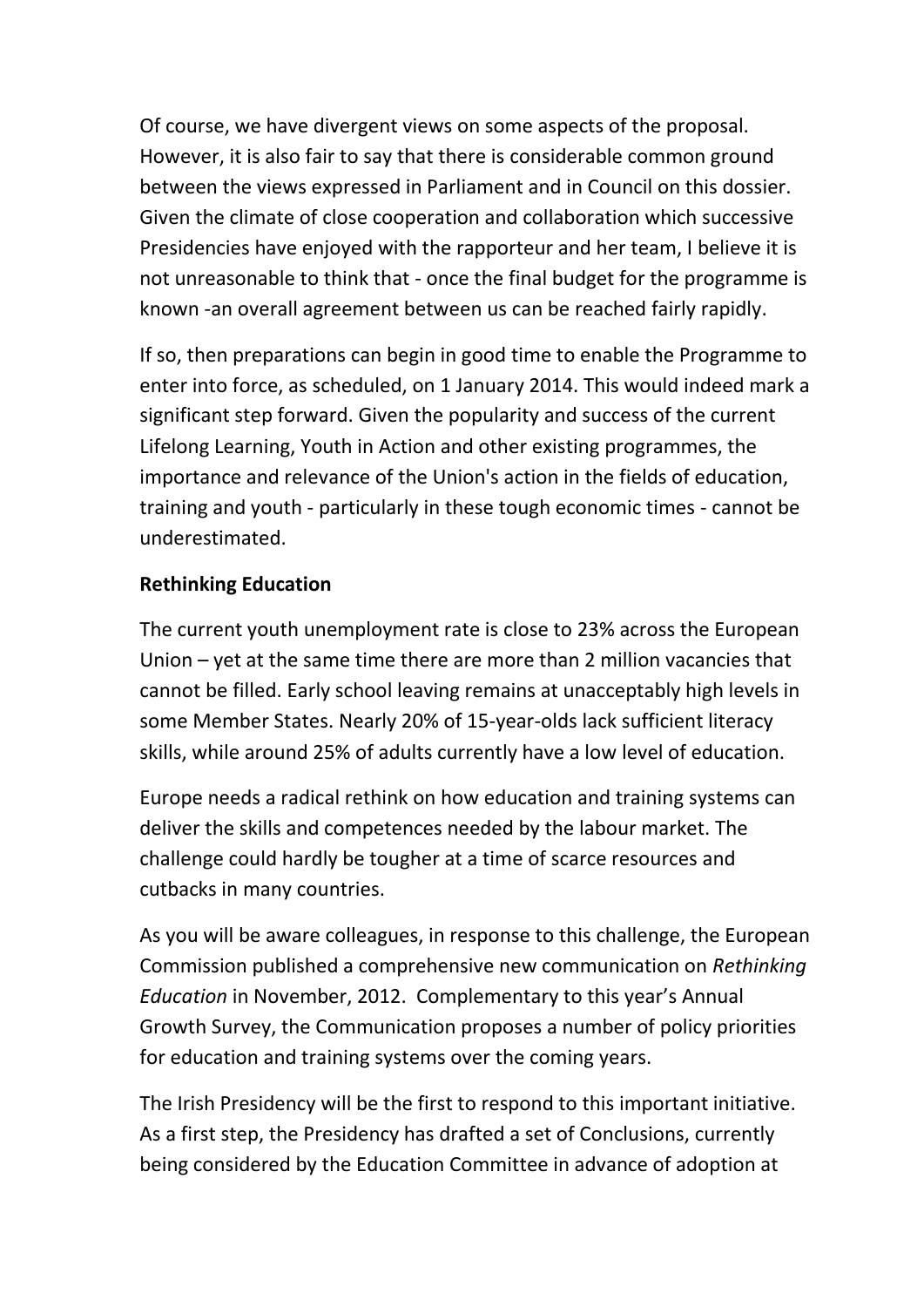the February EYCS Council. The Conclusions set out a preliminary response not only to the new initiative but also to the messages contained in the Commission's 2013 Annual Growth Survey.

The challenge we face today is too great to be resolved by any one country or any one policy area, and we must all work together to find the right solutions. Education and training have a critically important role to play in achieving sustainable growth. Europe will only resume such growth by producing highly skilled and versatile people who can contribute to innovation and entrepreneurship.

# **Education & Training within the EU semester**

Building on last year's Annual Growth Survey and on the Country-Specific Recommendations adopted in July, the 2013 Growth Survey shows that issues related to education and training are playing an increasingly important role within the EU 2020 strategy for growth and jobs.

The new Survey explicitly identifies education and training systems as key drivers for growth and competitiveness, alongside innovation and research & development. It underlines the key role of investments in human capital for tackling unemployment and preparing a job-rich recovery. It emphasises the importance of skills, education and lifelong learning to improving employability and, in particular, to tackling youth unemployment.

The specific priorities for education and training identified in the Annual Growth Survey are outlined in the "Rethinking Education" package referred to earlier. However, we believe the time is also ripe to reconsider how we organise and conduct cooperation at European level. In particular, how do we make best use of the work done via the Open Method of Coordination, so that it supports the efforts being made at national level in response to those priorities and that it produces tangible benefits for all concerned?

For this reason, and as an integral part of the Conclusions on the "Rethinking Education" package, we have put forward proposals aimed at establishing a closer link between the key strategic policy challenges identified during the European Semester and working group activities conducted under the Open Method of Coordination. This proposed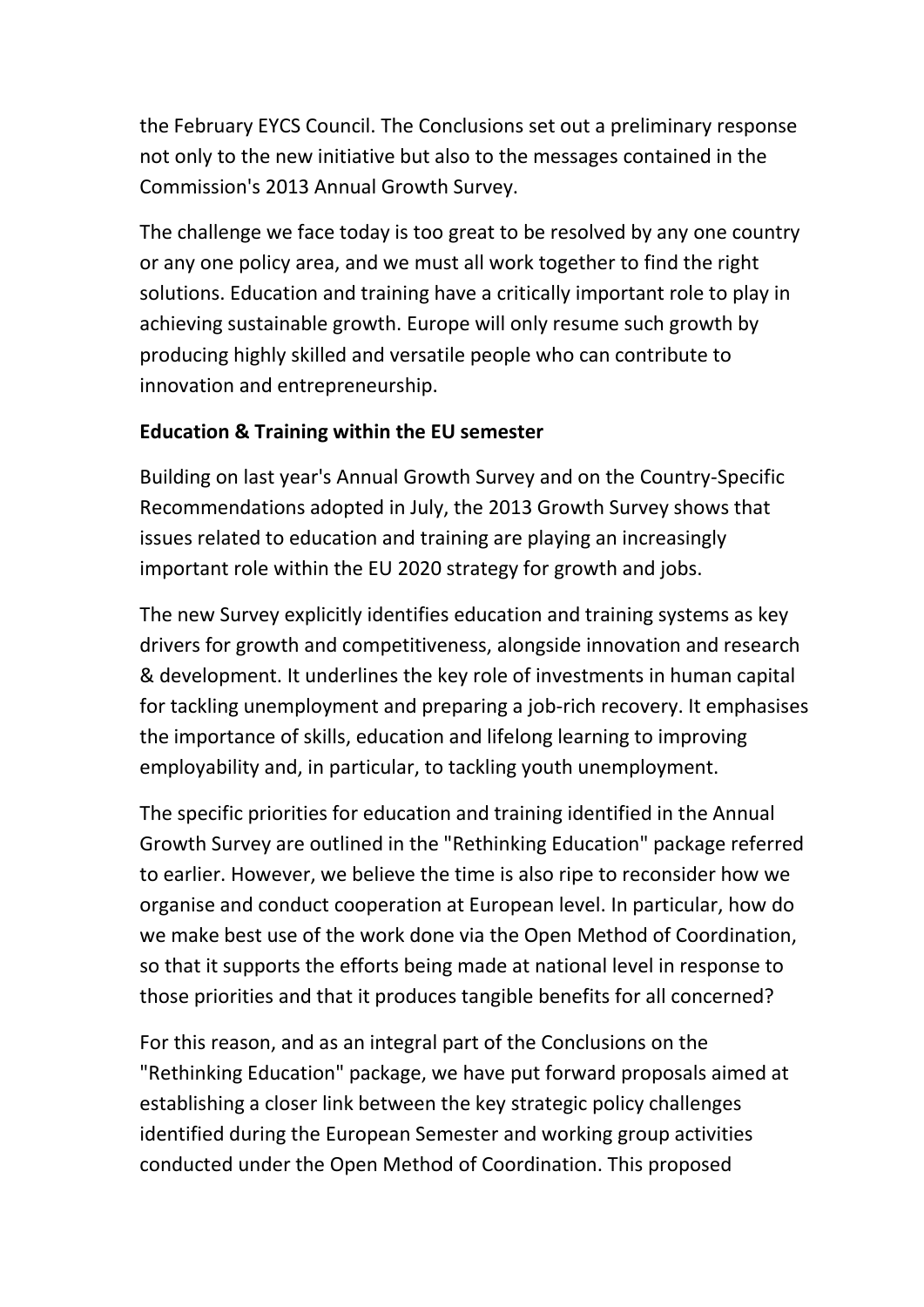approach involves closer collaboration between the Education Committee and other committees such as the Economic Policy Committee and the Employment Committee

At the same time, we are seeking to improve the working methods currently used within the Open Method of Coordination in order to fully exploit the potential of cooperation and peer learning

The economic crisis has introduced a new sense of urgency and a need to ensure we are optimising the outcomes and efficiency of EU cooperation and policy development in the field of education and training. Just as we have had to scrutinise our domestic programmes, so also must we scrutinise the initiatives on which we work together at European level. The Irish Presidency is working to make a real contribution to this effort by including a number of very practical proposals to enhance working methods within the draft Council Conclusions on the "Rethinking Education" package.

### **The social dimension of higher education**

We will also focus on the social dimension of education, in particular higher education. Due to the increasing demand for higher education in recent years and the shortage of resources, little attention has been paid to some notable disparities: available data show a significant socio-economic bias, namely that those students whose parents have a high level of education and resources have more opportunities than others to successfully finish their studies.

It is important to endeavour to secure more equitable access to higher education. There are still too many capable students who are excluded from higher education systems because of their socio-economic situation, insufficient systems of support and guidance, and other obstacles.

Knowledge and higher education are public assets and achieving greater equity in terms of access to, participation in, and the completion of higher studies is a public responsibility. Modern societies cannot allow themselves to neglect the talents and abilities of people with fewer material resources.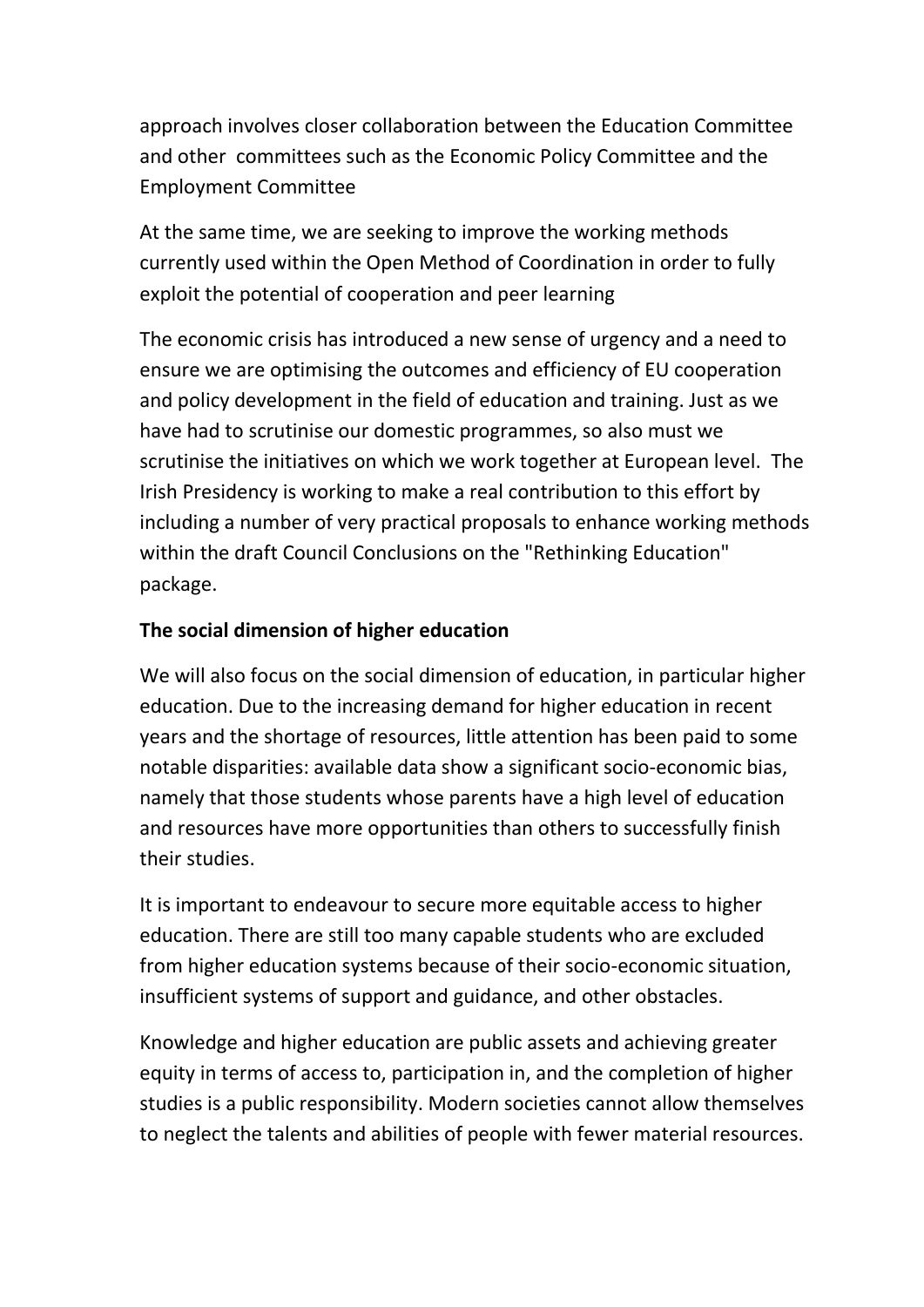In line with the Europe 2020 agenda to step up the modernisation of higher education and achieve the EU headline target whereby 40% of 30-34 year olds should have completed tertiary or equivalent education by 2020, the Irish Presidency will propose a set of Council conclusions for adoption in May on the social dimension of higher education. Effective strategies to ensure access to higher education for non-traditional learners and students from disadvantaged backgrounds will form an important part of Member States' efforts to work towards the EU headline target.

We will hold a Presidency conference at the end of this month on the Rankings and the Visibility of Quality Outcomes. University rankings at global international level are a matter of importance. 4,000 of the world's 15,000 universities are located within Europe. Europe, therefore, needs to work to provide a better balance with the present array of ranking systems. The present EU University Multi-ranking Project is a priority for us.

### **Teacher Education**

Fourthly, we plan to focus on the teaching profession, in particular on the role of the teacher educator. Teachers are widely acknowledged to be the most important determinant of school quality and educational success.

A core responsibility for any education and training system is to ensure that prospective teachers are properly selected and adequately prepared for the tasks they have to undertake. The education and training of teachers in preparation for, and indeed throughout, their careers is an essential element in ensuring high quality teaching and better learning outcomes.

Providing appropriate support for teacher education institutions and teacher educators is critical, if we are to develop innovative responses to the many challenges which teachers face today.

The issues relating to teacher education were last specifically addressed at European Council level in 2009, in the Council Conclusions of the Swedish Presidency on the professional development of teachers and school leaders, and again at the recent ministerial policy debate under the Cyprus Presidency on improving teacher quality and status at a time of scarce financial resources.